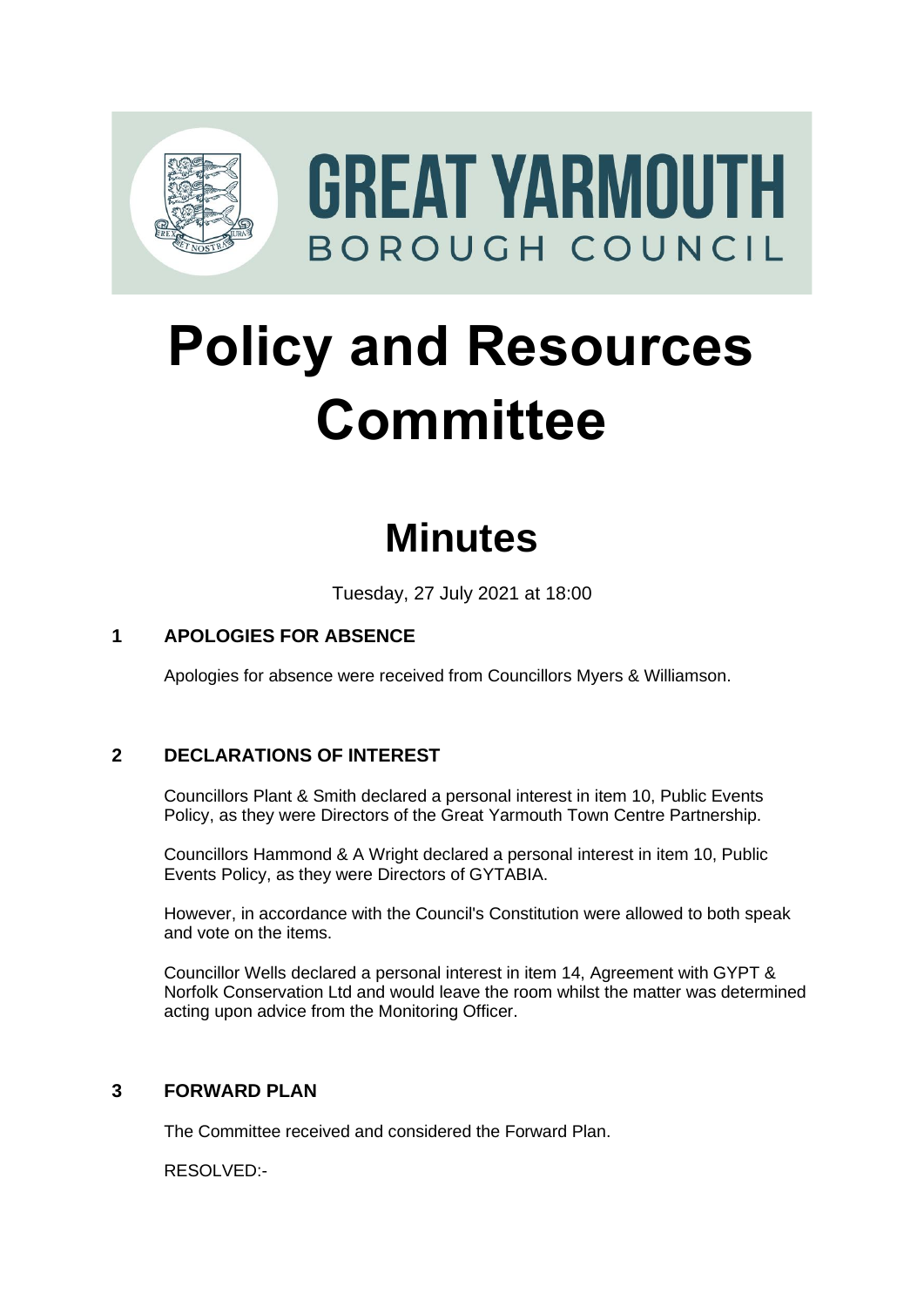That the Committee note the Forward Plan.

### **4 ANNUAL ACTION PLAN 2021-22** 4

The Committee received and considered the report from the Senior Performance & Data Protection Officer.

The Senior Performance & Data Protection Officer reported that the Annual Action Plan 2021-22 documented the projects and activities that would be taken forward by the Council during 2021-22, this builds on the previous year's action plan and continued the delivery of 'The Plan 2020 - 2025'.

The Annual Action Plan also included a suite of Performance Indicators which related to 'The Plan 2020 - 2025' and on-going service delivery of the Council. This data would be presented to Members quarterly through the various Service Committees.

#### RESOLVED:-

That the Committee consider the Annual Action Plan 2021-22 and the suite of Performance Indicators detailed in Appendix 1, of the report.

#### **5 AGILE WORKING POLICY** 5

The Committee received and considered the report from the Head of Organisational Development (Head of OD)

The Head of Organisational Development reported that the new policy would build on the ways of working which had been so successful during the pandemic, it would help shape our future ways of working and enable the Council to continue to deliver to its high standard, be an employer of choice, attracting and retaining the best people for jobs and help us to remain competitive in the market place.

The roll out of the policy would be supported by an action plan which would consider the resources required to implement together with linkages to the wider corporate strategies including the Digital Improvement Strategy and the Medium Term Financial Strategy. The policy would be subject to regular review in response to changing service delivery needs and with the ongoing development of new technologies.

The Head of Organisational Development reported that introducing agile working practices would involve developing a new work culture. It was not about doing things in the old way with some new technologies and redesigned offices; it was about new ways of working using new tools, new processes, and new approaches to management and teamwork. The Council would support managers and staff through these changes by helping to identify where changes were needed and provide to tools and knowledge to realise those changes.

The Head of Organisational Development reported that agile working was the idea that work was an activity we do rather than a place we go. It placed an emphasis on how we make use of the technology and workspace available to complete our work. It supported a culture of looking at outcomes as the measure of success. By working in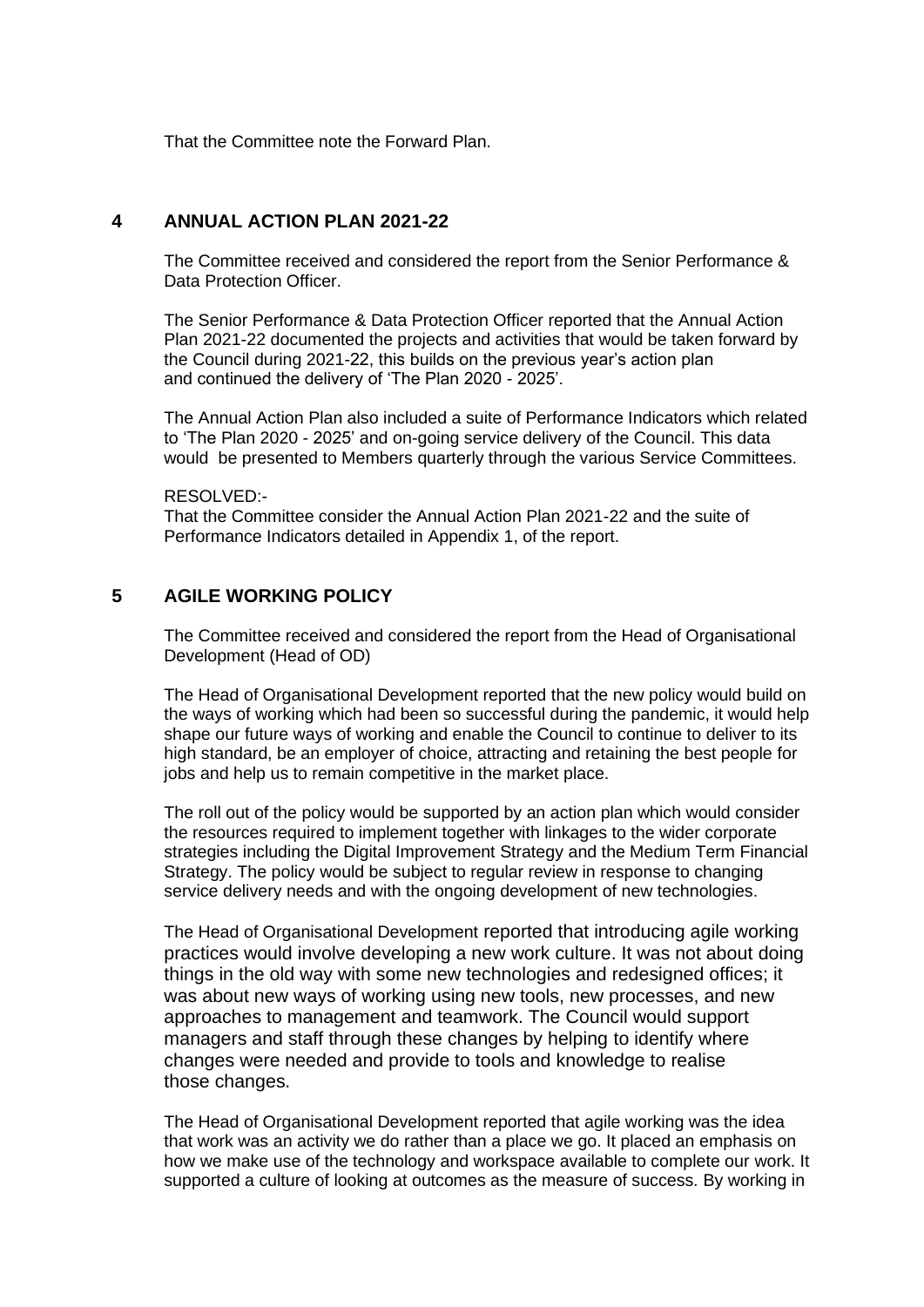an agile way, we would develop a modern, dynamic workforce that delivered our services from locations other than the traditional working environment of a desk in a Council building. The overriding ethos to agile work was that "work is what you do – not where you do it". Agile working aimed to provide greater flexibility, particularly in relation to the time and location employees could work, subject to the requirements of the service and individual jobs.

Councillor Wainwright asked that when officers were on leave, that they left up to date, out of office emails so that Members were able to obtain help when required. This oversight was echoed by Councillor A Wright.

Councillor P Carpenter reminded the Committee that the policy was a living, working document. However, she had voiced her concerns at the JCWG meeting that staff who were unable to work from home must be accommodated in an office to ensure their well-being.

RESOLVED:-

That the Committee agree the new Agile Working Policy.

#### **6 HERITAGE ACTION ZONE - SHOPFRONT DESIGN GUIDE SUPPLEMENTARY PLANNING**

The Committee received and considered the report from the Strategic Planning Manager and Heritage Action Zone Project Manager.

The Director of Planning & Growth reported that the scheme comprised of a series of projects and workstreams which collectively tackled problems of empty, redundant and neglected buildings through repair and re-use, transforming dilapidated properties into new homes, shops and community spaces. Through capital projects, it would repair and restore the historic environment and public realm and encourage property owners to invest in conservation improvements to restore historic character through a scheme of small grants. The project strategically aligned with the Future High Street Fund and Town Deal Investment Plan actions and objectives and would deliver a significant community benefit.

The Director of Planning & Growth reported that the five design guides would cover shopfronts, extensions, repairs and public realm together with an umbrella guide. The first design guide to be prepared was the Shopfront Design Guide. It was proposed that the

guide would help support the grant system for shopfront repairs but would also be a planning policy document to help determine applications involving shopfronts. Therefore, it was proposed that that the document was adopted as a Supplementary Planning Document (SPD). SPDs build upon and provide more detailed advice or guidance on policies in an adopted local plan. They do not form part of the 'development plan' but were a material consideration in the determination of planning applications.

Councillor Plant commented that he felt this was an excellent report and highlighted pages 66 & 73 and suggested that officers should consider not just the shop front but the architecture above it too.

RESOLVED:-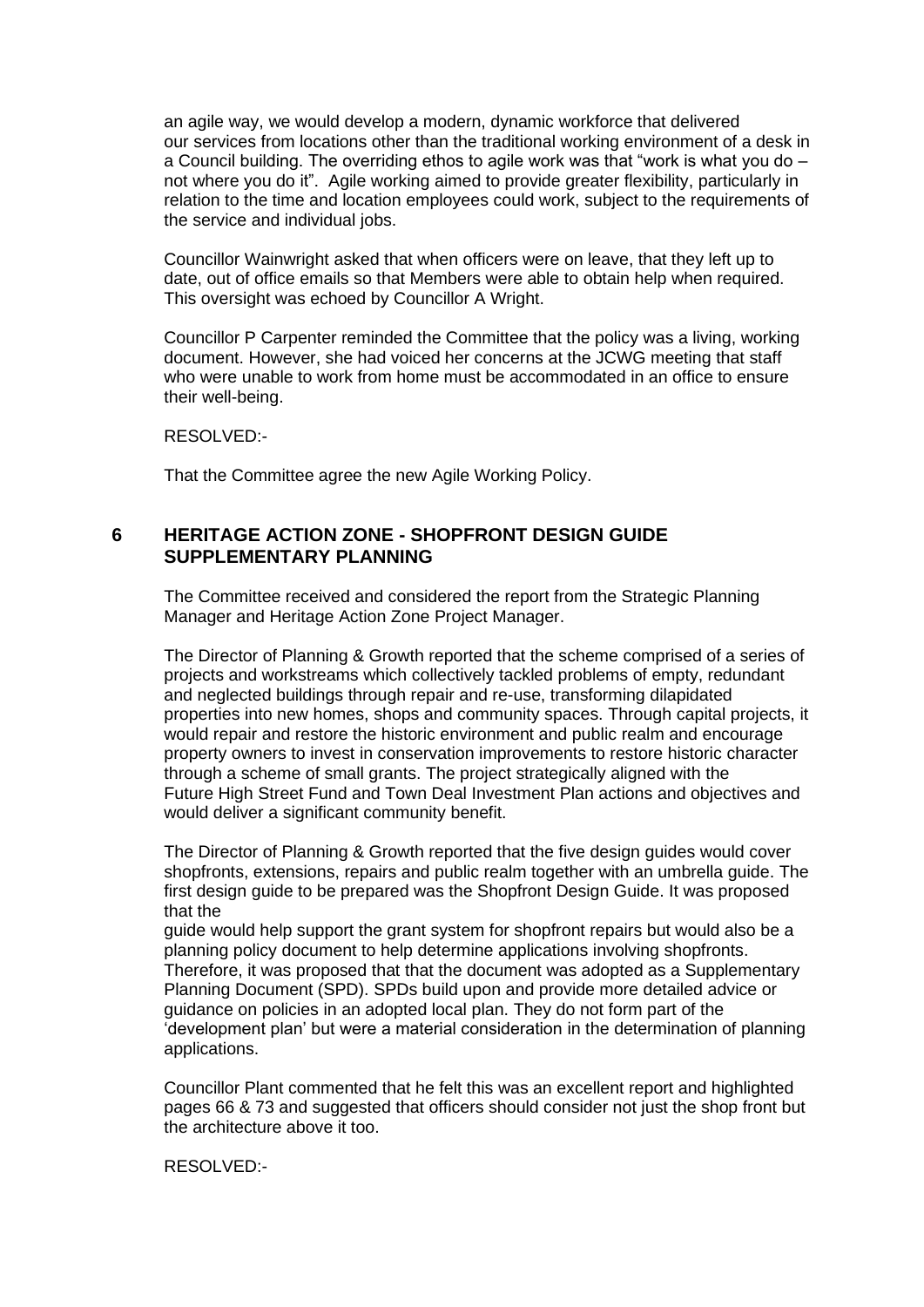That the Committee approve the first draft Shopfront Design Guide Supplementary Planning Document (appendix 1) for consultation.

#### **7 LOCAL COUNCIL TAX SUPPORT - PERMISSION TO CONSULT ON 2022 SCHEME**

The Committee received and considered the report from the Head of Customer Services.

The Head of Customer Services reported that this report was seeking Members approval to proceed with consultation on the 2022 Council Tax Support Scheme. As outlined in the report, the Council was not recommending any changes from the existing scheme for the next year.

Following the consultation period, a further report would be presented to the Committee later in the year with the final recommendations for the 2022 scheme.

RESOLVED:-

That the Committee grant permission to consult on retaining the current scheme for 2022 as set out in section 4.1 of the report.

#### **8 ANNUAL DEBT RECOVERY REPORT 2020/21** 8

The Committee received and considered the report from the Head of Customer Services.

The Head of Customer Services reported that this was the Annual Debt Recovery report covering the period 2020/21 and was one of the performance management measures to provide Members with outturn figures for the prior year. The report included:-

• A summary of debts written off in each debt area showing the reasons for write off and values,

• Collection performance for Council Tax and Non - Domestic Rates (NNDR); and

Level of arrears outstanding

The Head of Customer Services highlighted that section 1.3 of the report summarised the impact that the COVID pandemic had had on collection rates and reflected the organisations decision to take a considered approach to recovery and enforcement action through a difficult year for residents and businesses. However, It should be noted that in terms of the revenue services team performance, they had focused resources and maximum efforts to administer the range of national business grants & discounts over the course of last year and into the current year. Appendix 1 provided a factual summary of the Council's three main income streams and the level of debt associated with each. The Committee was asked to note that whilst in-year collection rates had suffered together with arrears of debt, housing benefit debt continued to reduce. In addition to this, although it had been a difficult year for collection, we continued to pursue these debts and can confirm our collection rates for last year have already increased to 96% for Council Tax with Business Rates expected to reach the same within the next couple of weeks.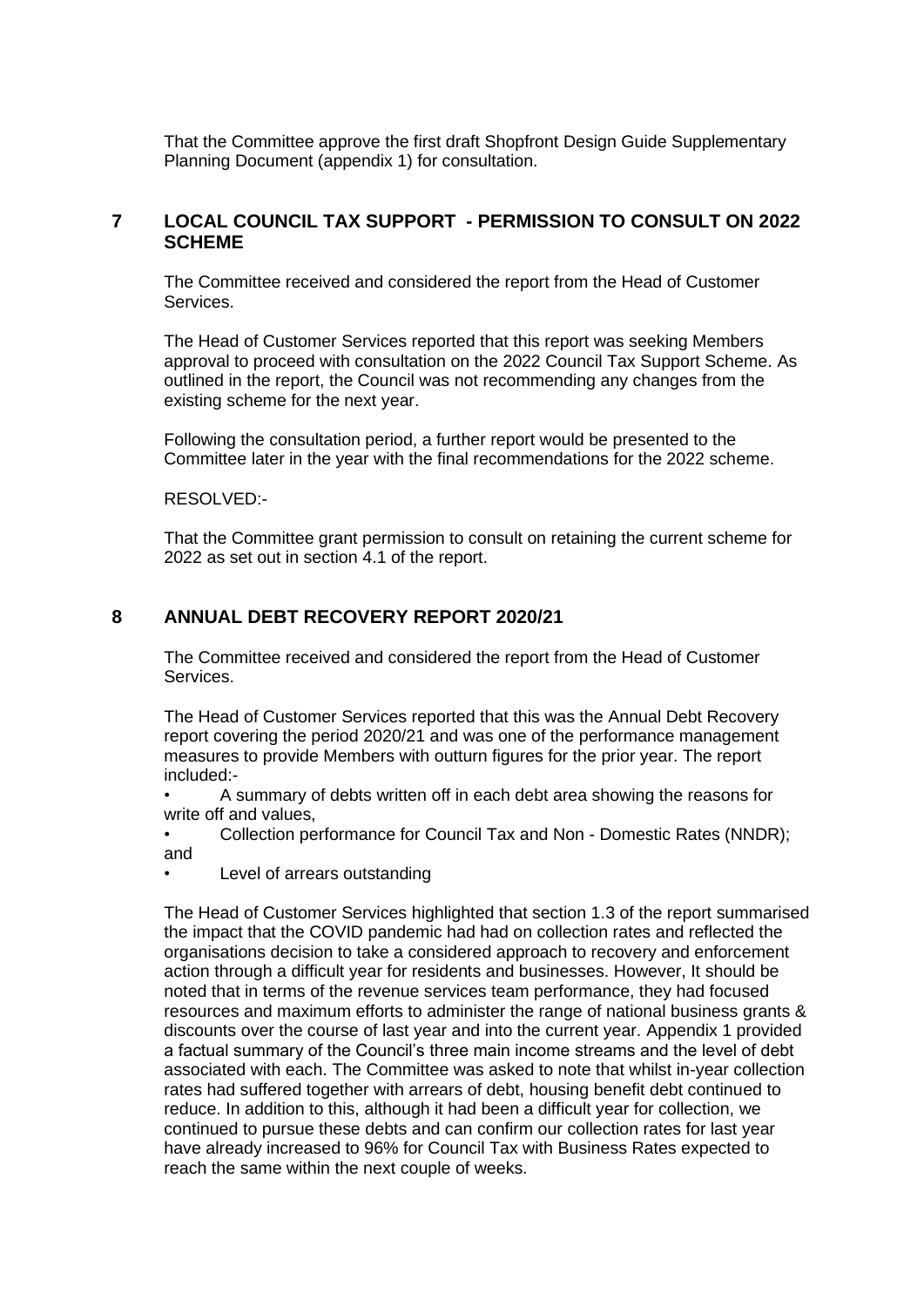RESOLVED:-

That the Committee approve the annual report giving details of the Council's write-offs in accordance with the Council's Recovery Guidelines and performance in relation to revenues collection.

### **9 NOTICE OF ADJUSTMENT TO SUNDRY DEBTOR WRITE OFF WITHIN REVENUE WRITE OFF REPORT**

The Committee received a verbal update from the Head of Customer Services.

The Head of Customer Services reported an update following the Revenues Write Off report which was presented to the Policy & Resources Committee on the 23rd March 2021, where Members approved the individual cases for write-off contained within the schedules.

Following the Committee, there had been an update to the case of the Football Club where the Committee approved the write off, of £11,810.62 being statute barred. Following representations made by the club, we have reallocated payments made to more recent debt, which had previously been automatically applied to the oldest debt. This had resulted in an additional sum of £5,950 which was also statute barred under the Limitations Act 1980, being over 6 years old. The write off, of this sum, is within officer delegation for decision.

RESOLVED:-

That the Committee note the update as provided.

#### **10 PUBLIC EVENTS POLICY**

The Committee received and considered the report from the Head of Marketing & Communications.

The Head of Marketing & Communications reported that Great Yarmouth was renowned for its history of performance and entertainment. A comprehensive schedule of public events & festivals all-year round that were accessible to all, considered equality, diversity and inclusivity, which also had due regard to good environmental stewardship, would help continue this reputation. Public events were designed to attract footfall and benefit local businesses and communities, helping to make Great Yarmouth a fantastic place to live, work and visit. Going forward, public events & festivals would be guided by the proposed Events Policy reflecting the ambitions of the Council as a Place and measured to assess effectiveness and shared learning.

The Head of Marketing & Communications reported that officers proposed to work to expand the portfolio of public events & festivals for the Borough and would specifically look to increase the number of events outside the traditional visitor season in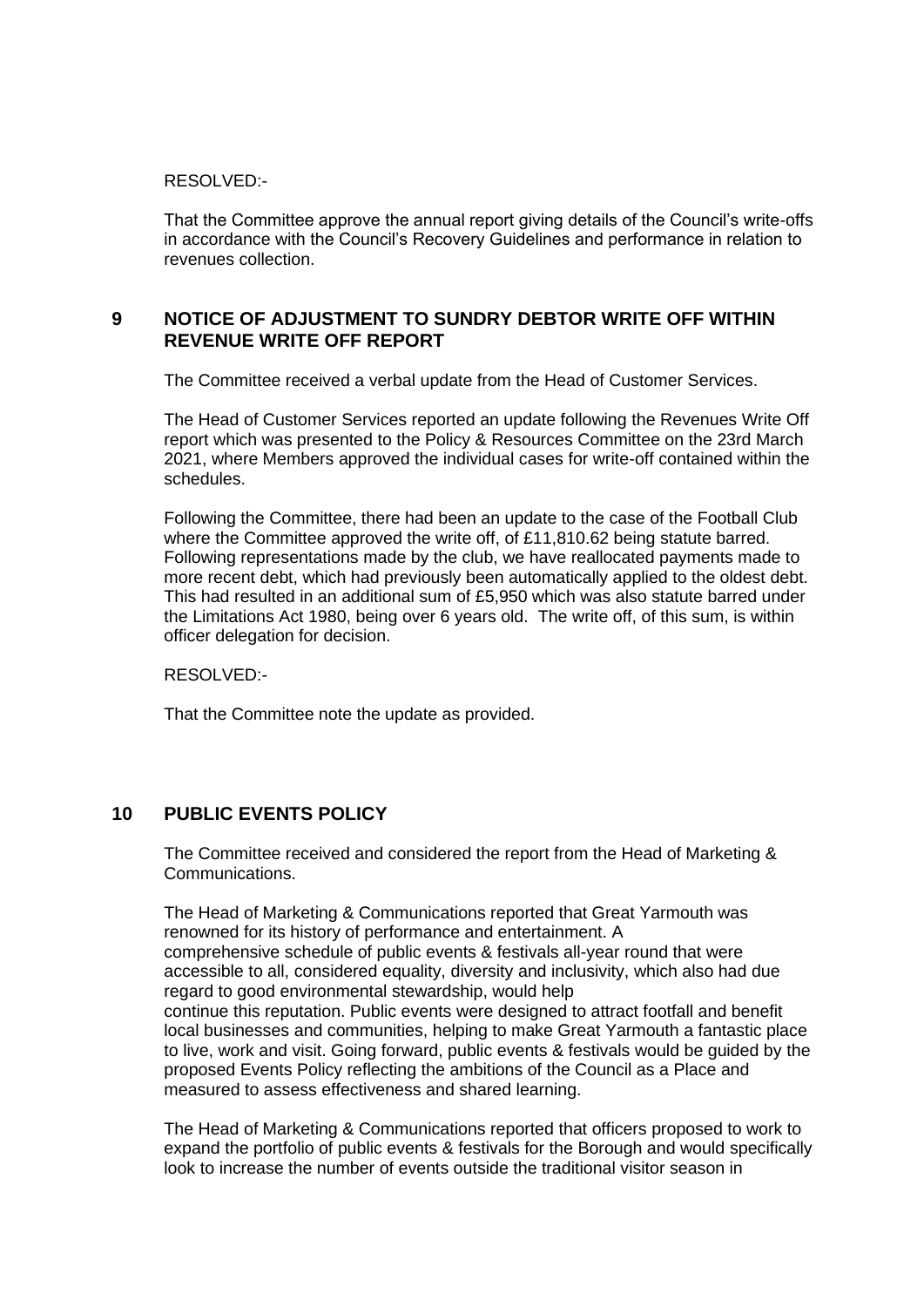alignment with the Culture, Heritage and Tourism Strategy. To steer the direction of future potential and prospective public events, Members were asked to consider and agree an Events Policy (Appendix A) which sets out a series of criteria and considerations aligned to the Council's strategic objectives. This includes ensuring events provide value – social, environmental &/or financial to the residents and businesses of the borough and safeguards the place as a whole. If agreed, the policy would be developed with key partners to ensure alignment to the Culture, Heritage and Tourism Strategy and wider ambition of City of Culture 2025.

Councillor Flaxman-Taylor asked if Ward Members could be notified when an event was taking place in their ward, and commented that it would be good to see events taking place in other parts of the Borough such as Hopton, Bradwell, Hemsby, Scratby, Caister & Winterton. Councillor Flaxman-Taylor also asked how often partners would be invited who are mentioned within the recommendations to present to P&R Committee.

Councillor A Wright suggested that it might be difficult for businesses to be able to agree to a three year plan as we were coming out of the pandemic. he asked that businesses were kept abreast of the changing rules and regulations as the borough emerged from lockdown into business as usual.

The Chairman stressed that all events must go through the Council's Event Safety Awareness Group, whether they were to be held on public or private land.

Councillor Plant highlighted paragraphs 2.1 & 2.2 on page 131 of the report which summarised the Council's aspirations for the next 5 to 10 years.

RESOLVED:-

That the Committee agree to:-

a) Formalise the partnership between Great Yarmouth Borough Council, the Town **Centre** 

Partnership and Great Yarmouth Tourism and Business Improvement District,

b) Approve the Events policy with a view to it being further developed with the above partners,

c) Note the forthcoming public events & festival programme for the next twelve months to July 2022; and

d) Work with the above partners to develop the events programme and invite partners to

a future Policy and Resources Committee to present their collective proposals for events for the next 3 years with an aim to support the bid for City of Culture 2025.

### **11 COVID-19 PATHWAY TO RECOVERY - UPDATE** 11

The Committee received and considered the report from the Chief Executive Officer.

The Chief Executive Officer advised that this report provided members with an update on the 'Pathway to Recovery' paper approved by this Committee on 23 June 2020. Throughout the last 12 months, the Council had continued to respond to the needs of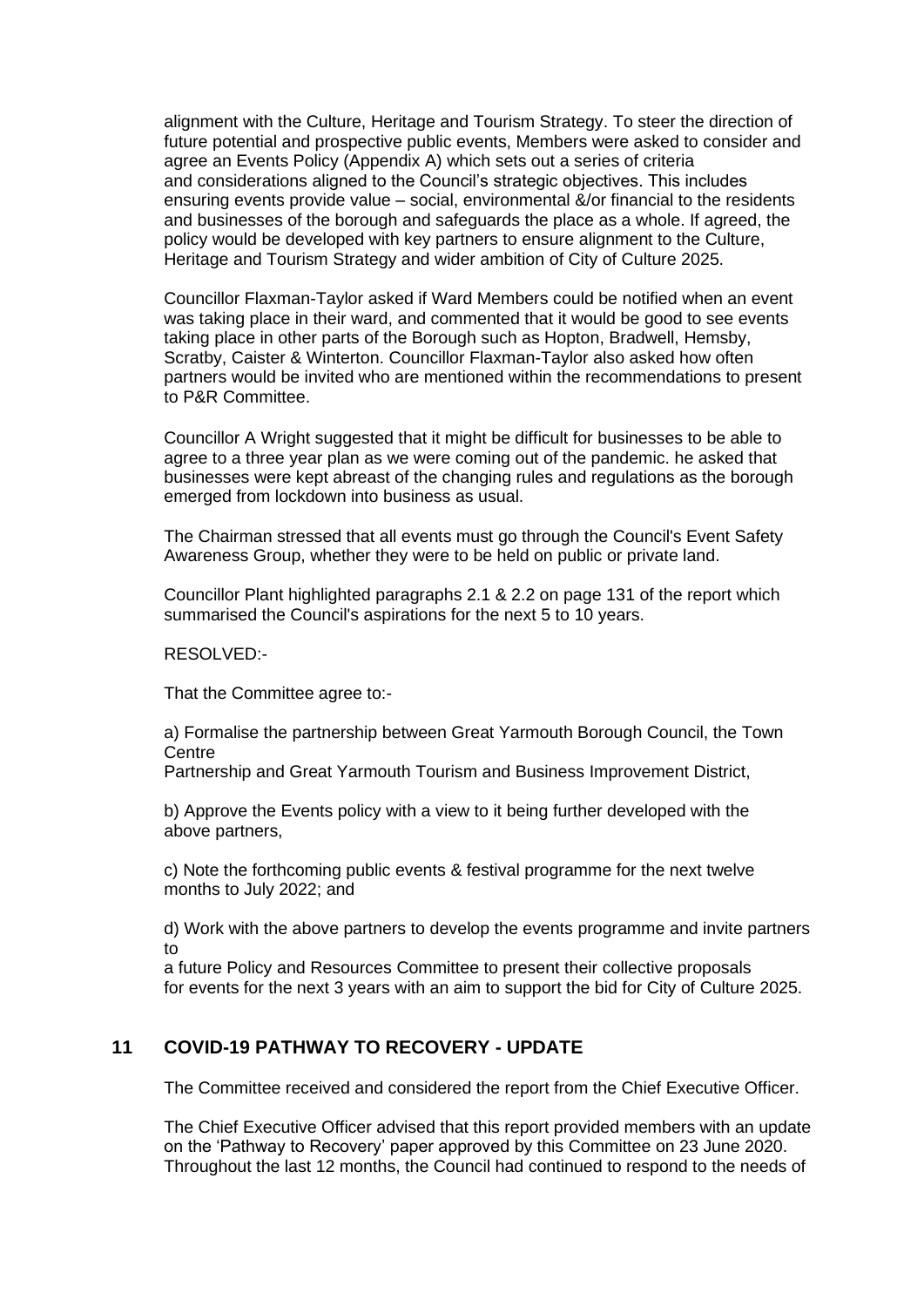residents and businesses impacted by the pandemic by actively working with NHS health services, the County Council, other districts, NALEP, voluntary and community sector, community

volunteers, business groups and local partner agencies. The Recovery Plan had been adapted and refocused taking account of immediate needs, as well as maintaining a medium to long term view of economic and community recovery.

The Council continues to deliver against an ambitious vision as set out within the Council's Corporate Plan. Significant investment had been secured within the last 12 months to drive forward our regeneration plans.

The Chairman highlighted the enhanced trace and testing currently being undertaken in Ormesby and Hemsby following an experiential rise in Covid numbers in the villages which was a partnership between the Council, NCC, and Public Health England.

Councillor Wainwright asked what the Council's plan was moving forwards from 16 August 2021 as observed tests for staff and members would be heavily resource intensive. The Chairman reported that this matter was currently being discussed.

RESOLVED:-

That the Committee:-

(a) Note and approve the updated Action Plan for the Great Yarmouth's 'Pathway to Recovery Plan' in Appendix 1; and

(b) Delegate authority to the Chief Executive Officer to sign the Partnership Agreement with Norfolk County Council in regards to the Local Outbreak Management Plan.

#### **12 ANY OTHER BUSINESS**

The Chief Executive Officer announced that the Mayor of Great Yarmouth, Councillor Sue Hacon, had tendered her resignation this evening.

#### **13 EXCLUSION OF PUBLIC**

RESOLVED:-

That under Section 100(A)(4) of the Local Government Act 1972, the public be excluded from the meeting for the following item of business on the grounds that it involved the likely disclosure of exempt information as defined in paragraph 3 of Part I of Schedule 12(A) of the said Act.

#### **14 AGREEMENT WITH GREAT YARMOUTH PRESERVATION TRUST AND NORFOLK CONSERVATION LIMITED**

Confidential minute on this item.